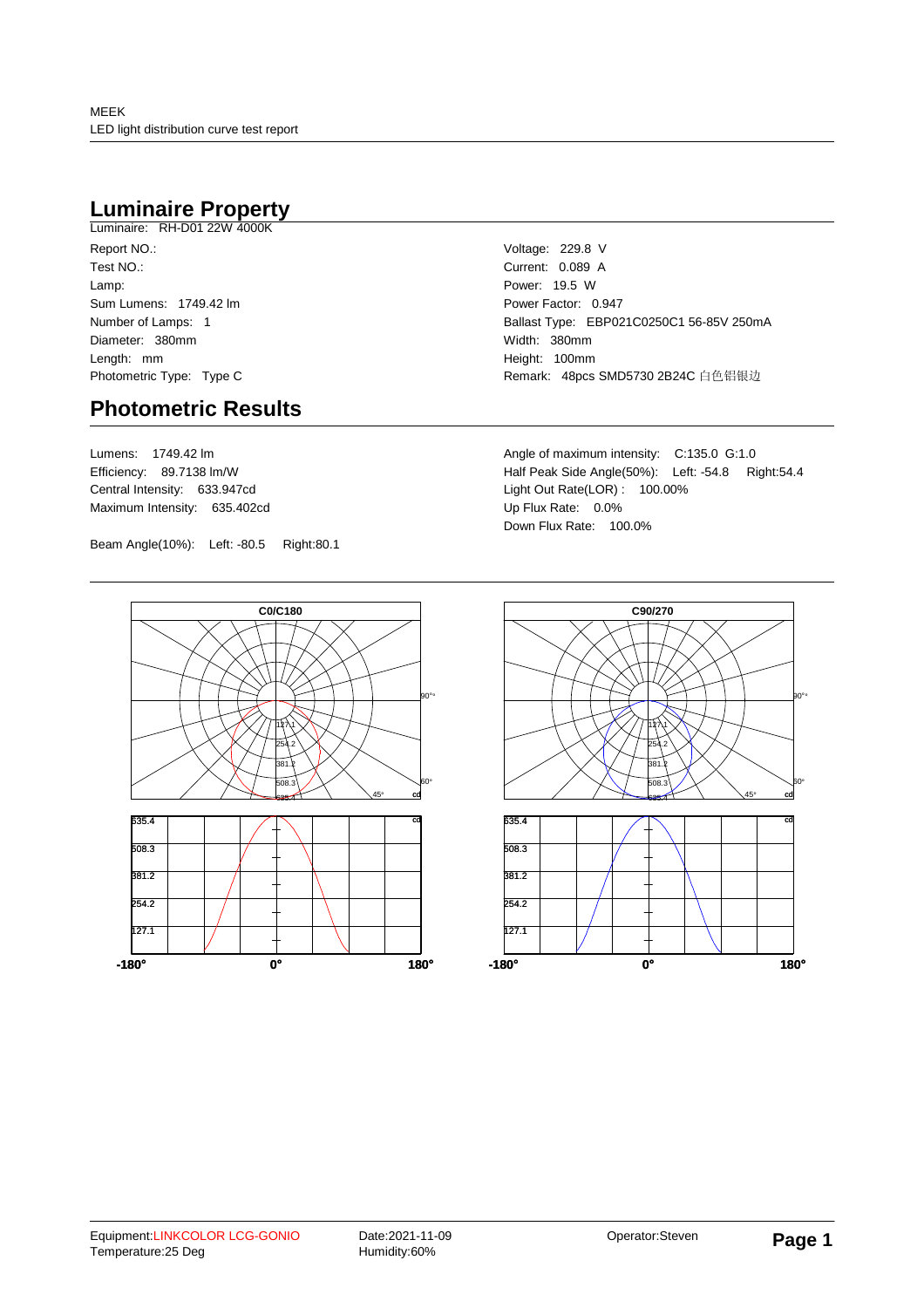MEEK LED light distribution curve test report

|                 | Photometric Data Table [cd] |       |       |       |       |       |       |       |       |       |
|-----------------|-----------------------------|-------|-------|-------|-------|-------|-------|-------|-------|-------|
| $C \setminus G$ | 0.0                         | 1.0   | 2.0   | 3.0   | 4.0   | 5.0   | 6.0   | 7.0   | 8.0   | 9.0   |
| 0.0             | 633.9                       | 634.6 | 633.6 | 633.0 | 632.4 | 630.5 | 629.8 | 626.8 | 625.9 | 623.1 |
| 45.0            | 633.9                       | 633.5 | 632.1 | 631.6 | 630.7 | 629.2 | 627.6 | 625.3 | 623.6 | 621.4 |
| 90.0            | 633.9                       | 633.5 | 632.1 | 631.6 | 630.7 | 629.2 | 627.6 | 625.3 | 623.6 | 621.4 |
| 135.0           | 633.9                       | 635.4 | 634.7 | 634.3 | 633.8 | 632.8 | 631.7 | 630.3 | 628.4 | 626.8 |
| 180.0           | 633.9                       | 635.4 | 634.7 | 634.3 | 633.8 | 632.8 | 631.7 | 630.3 | 628.4 | 626.8 |
| 225.0           | 633.9                       | 633.3 | 632.7 | 632.6 | 632.1 | 630.9 | 630.0 | 628.4 | 627.2 | 625.2 |
| 270.0           | 633.9                       | 633.3 | 632.7 | 632.6 | 632.1 | 630.9 | 630.0 | 628.4 | 627.2 | 625.2 |
| 315.0           | 633.9                       | 634.6 | 633.6 | 633.0 | 632.4 | 630.5 | 629.8 | 626.8 | 625.9 | 623.1 |
| 360.0           | 633.9                       | 634.6 | 633.6 | 633.0 | 632.4 | 630.5 | 629.8 | 626.8 | 625.9 | 623.1 |
| $C \setminus G$ | 10.0                        | 11.0  | 12.0  | 13.0  | 14.0  | 15.0  | 16.0  | 17.0  | 18.0  | 19.0  |
| 0.0             | 620.9                       | 617.7 | 615.1 | 611.8 | 608.4 | 604.2 | 600.7 | 596.5 | 592.5 | 587.1 |
| 45.0            | 619.2                       | 616.0 | 613.3 | 610.4 | 607.1 | 603.7 | 599.5 | 595.4 | 590.5 | 586.4 |
| 90.0            | 619.2                       | 616.0 | 613.3 | 610.4 | 607.1 | 603.7 | 599.5 | 595.4 | 590.5 | 586.4 |
| 135.0           | 624.5                       | 622.1 | 619.1 | 616.4 | 614.0 | 609.7 | 606.8 | 602.5 | 598.2 | 594.4 |
| 180.0           | 624.5                       | 622.1 | 619.1 | 616.4 | 614.0 | 609.7 | 606.8 | 602.5 | 598.2 | 594.4 |
| 225.0           | 622.8                       | 620.7 | 617.7 | 614.9 | 611.8 | 608.2 | 604.9 | 601.7 | 596.9 | 593.7 |
| 270.0           | 622.8                       | 620.7 | 617.7 | 614.9 | 611.8 | 608.2 | 604.9 | 601.7 | 596.9 | 593.7 |
| 315.0           | 620.9                       | 617.7 | 615.1 | 611.8 | 608.4 | 604.2 | 600.7 | 596.5 | 592.5 | 587.1 |
| 360.0           | 620.9                       | 617.7 | 615.1 | 611.8 | 608.4 | 604.2 | 600.7 | 596.5 | 592.5 | 587.1 |
| $C \setminus G$ | 20.0                        | 21.0  | 22.0  | 23.0  | 24.0  | 25.0  | 26.0  | 27.0  | 28.0  | 29.0  |
| 0.0             | 583.4                       | 578.2 | 573.2 | 567.4 | 561.7 | 556.1 | 549.2 | 544.6 | 537.8 | 530.7 |
| 45.0            | 582.0                       | 576.9 | 571.6 | 566.1 | 560.4 | 554.8 | 549.2 | 542.6 | 536.7 | 529.4 |
| 90.0            | 582.0                       | 576.9 | 571.6 | 566.1 | 560.4 | 554.8 | 549.2 | 542.6 | 536.7 | 529.4 |
| 135.0           | 589.4                       | 585.8 | 581.0 | 575.4 | 569.8 | 563.9 | 559.0 | 553.3 | 547.1 | 540.5 |
| 180.0           | 589.4                       | 585.8 | 581.0 | 575.4 | 569.8 | 563.9 | 559.0 | 553.3 | 547.1 | 540.5 |
| 225.0           | 588.7                       | 584.1 | 579.6 | 573.5 | 569.1 | 562.9 | 557.0 | 552.5 | 545.4 | 539.2 |
| 270.0           | 588.7                       | 584.1 | 579.6 | 573.5 | 569.1 | 562.9 | 557.0 | 552.5 | 545.4 | 539.2 |
| 315.0           | 583.4                       | 578.2 | 573.2 | 567.4 | 561.7 | 556.1 | 549.2 | 544.6 | 537.8 | 530.7 |
| 360.0           | 583.4                       | 578.2 | 573.2 | 567.4 | 561.7 | 556.1 | 549.2 | 544.6 | 537.8 | 530.7 |
| $C \setminus G$ | 30.0                        | 31.0  | 32.0  | 33.0  | 34.0  | 35.0  | 36.0  | 37.0  | 38.0  | 39.0  |
| 0.0             | 523.9                       | 516.3 | 509.9 | 503.4 | 495.4 | 487.6 | 479.3 | 472.0 | 463.7 | 456.0 |
| 45.0            | 522.8                       | 516.4 | 509.4 | 502.4 | 494.4 | 486.8 | 478.5 | 471.9 | 463.5 | 454.6 |
| 90.0            | 522.8                       | 516.4 | 509.4 | 502.4 | 494.4 | 486.8 | 478.5 | 471.9 | 463.5 | 454.6 |
| 135.0           | 533.3                       | 526.9 | 520.3 | 513.3 | 506.5 | 498.2 | 490.6 | 483.0 | 476.3 | 467.0 |
| 180.0           | 533.3                       | 526.9 | 520.3 | 513.3 | 506.5 | 498.2 | 490.6 | 483.0 | 476.3 | 467.0 |
| 225.0           | 532.3                       | 525.8 | 518.4 | 512.6 | 505.4 | 497.5 | 490.0 | 482.0 | 473.8 | 466.9 |
| 270.0           | 532.3                       | 525.8 | 518.4 | 512.6 | 505.4 | 497.5 | 490.0 | 482.0 | 473.8 | 466.9 |
| 315.0           | 523.9                       | 516.3 | 509.9 | 503.4 | 495.4 | 487.6 | 479.3 | 472.0 | 463.7 | 456.0 |
| 360.0           | 523.9                       | 516.3 | 509.9 | 503.4 | 495.4 | 487.6 | 479.3 | 472.0 | 463.7 | 456.0 |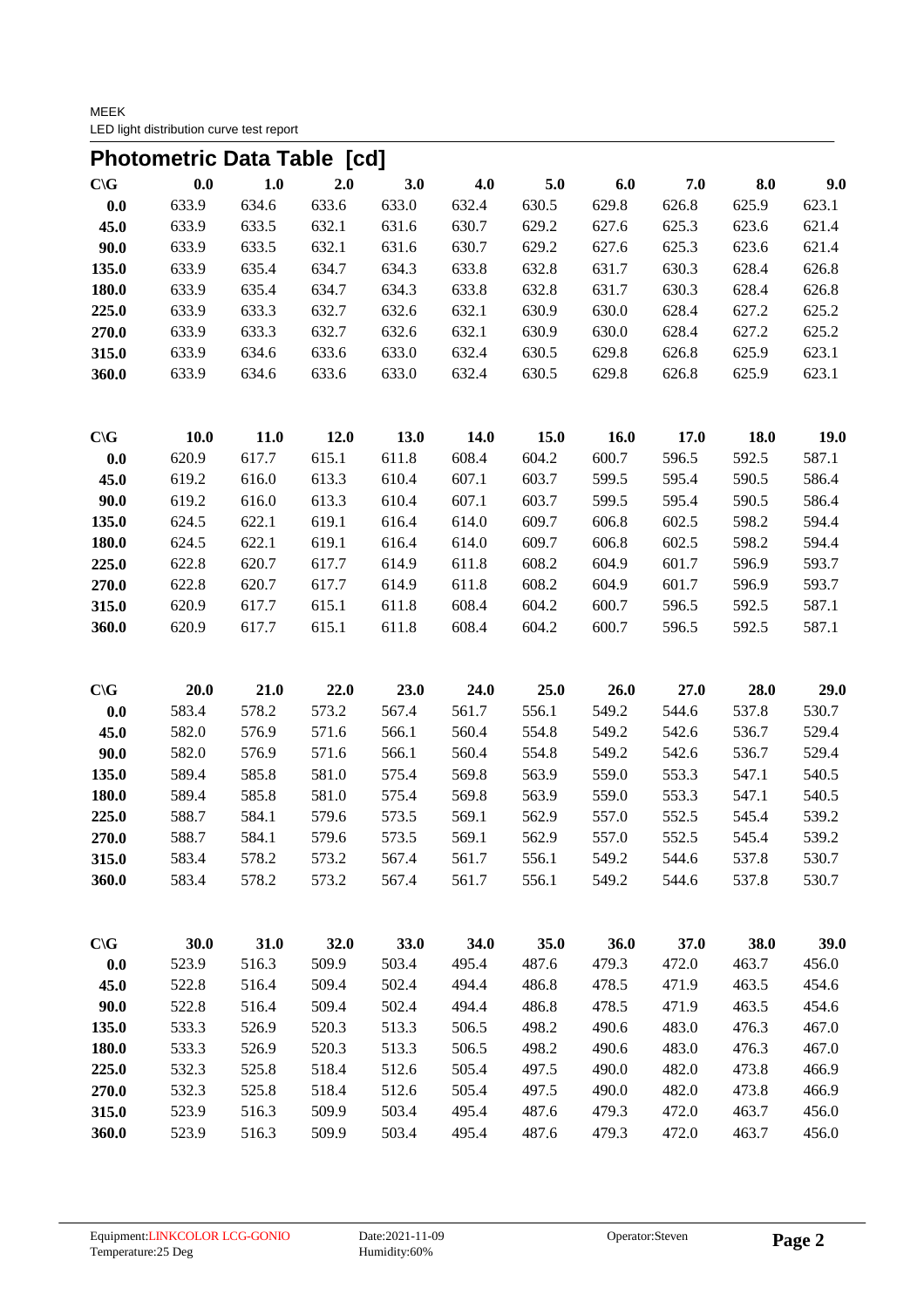MEEK LED light distribution curve test report

|                 | <b>Photometric Data Table [cd]</b> |       |       |       |       |       |       |       |       |       |
|-----------------|------------------------------------|-------|-------|-------|-------|-------|-------|-------|-------|-------|
| $C \setminus G$ | 40.0                               | 41.0  | 42.0  | 43.0  | 44.0  | 45.0  | 46.0  | 47.0  | 48.0  | 49.0  |
| 0.0             | 447.2                              | 438.3 | 430.0 | 420.4 | 413.0 | 403.4 | 394.1 | 384.5 | 374.3 | 365.2 |
| 45.0            | 446.8                              | 437.8 | 429.6 | 421.1 | 412.4 | 403.6 | 393.6 | 384.5 | 374.8 | 366.3 |
| 90.0            | 446.8                              | 437.8 | 429.6 | 421.1 | 412.4 | 403.6 | 393.6 | 384.5 | 374.8 | 366.3 |
| 135.0           | 459.5                              | 450.7 | 441.8 | 434.4 | 425.3 | 416.6 | 406.7 | 397.6 | 388.2 | 380.4 |
| 180.0           | 459.5                              | 450.7 | 441.8 | 434.4 | 425.3 | 416.6 | 406.7 | 397.6 | 388.2 | 380.4 |
| 225.0           | 458.3                              | 449.6 | 440.7 | 432.1 | 424.1 | 415.2 | 405.8 | 396.2 | 386.6 | 377.4 |
| 270.0           | 458.3                              | 449.6 | 440.7 | 432.1 | 424.1 | 415.2 | 405.8 | 396.2 | 386.6 | 377.4 |
| 315.0           | 447.2                              | 438.3 | 430.0 | 420.4 | 413.0 | 403.4 | 394.1 | 384.5 | 374.3 | 365.2 |
| 360.0           | 447.2                              | 438.3 | 430.0 | 420.4 | 413.0 | 403.4 | 394.1 | 384.5 | 374.3 | 365.2 |
| $C \setminus G$ | 50.0                               | 51.0  | 52.0  | 53.0  | 54.0  | 55.0  | 56.0  | 57.0  | 58.0  | 59.0  |
| $\mathbf{0.0}$  | 356.6                              | 346.8 | 336.6 | 325.8 | 315.9 | 306.7 | 296.4 | 286.1 | 275.0 | 265.0 |
| 45.0            | 356.6                              | 346.6 | 336.6 | 326.0 | 315.7 | 307.0 | 296.5 | 286.3 | 275.3 | 264.6 |
| 90.0            | 356.6                              | 346.6 | 336.6 | 326.0 | 315.7 | 307.0 | 296.5 | 286.3 | 275.3 | 264.6 |
| 135.0           | 370.3                              | 360.6 | 350.6 | 340.3 | 330.1 | 321.3 | 311.4 | 300.1 | 290.0 | 279.4 |
| 180.0           | 370.3                              | 360.6 | 350.6 | 340.3 | 330.1 | 321.3 | 311.4 | 300.1 | 290.0 | 279.4 |
| 225.0           | 368.5                              | 358.8 | 348.7 | 338.4 | 328.5 | 318.3 | 308.7 | 298.7 | 288.2 | 277.1 |
| 270.0           | 368.5                              | 358.8 | 348.7 | 338.4 | 328.5 | 318.3 | 308.7 | 298.7 | 288.2 | 277.1 |
| 315.0           | 356.6                              | 346.8 | 336.6 | 325.8 | 315.9 | 306.7 | 296.4 | 286.1 | 275.0 | 265.0 |
| 360.0           | 356.6                              | 346.8 | 336.6 | 325.8 | 315.9 | 306.7 | 296.4 | 286.1 | 275.0 | 265.0 |
| $C \setminus G$ | 60.0                               | 61.0  | 62.0  | 63.0  | 64.0  | 65.0  | 66.0  | 67.0  | 68.0  | 69.0  |
| 0.0             | 253.2                              | 243.3 | 234.0 | 223.0 | 212.3 | 201.3 | 190.2 | 181.1 | 170.6 | 159.9 |
| 45.0            | 254.5                              | 245.1 | 234.9 | 223.1 | 212.9 | 201.9 | 192.6 | 182.4 | 170.9 | 160.6 |
| 90.0            | 254.5                              | 245.1 | 234.9 | 223.1 | 212.9 | 201.9 | 192.6 | 182.4 | 170.9 | 160.6 |
| 135.0           | 269.8                              | 259.7 | 248.7 | 237.6 | 227.7 | 216.1 | 205.9 | 196.7 | 185.6 | 175.7 |
| 180.0           | 269.8                              | 259.7 | 248.7 | 237.6 | 227.7 | 216.1 | 205.9 | 196.7 | 185.6 | 175.7 |
| 225.0           | 266.2                              | 255.9 | 246.3 | 236.0 | 224.5 | 213.9 | 202.8 | 193.2 | 182.5 | 171.8 |
| 270.0           | 266.2                              | 255.9 | 246.3 | 236.0 | 224.5 | 213.9 | 202.8 | 193.2 | 182.5 | 171.8 |
| 315.0           | 253.2                              | 243.3 | 234.0 | 223.0 | 212.3 | 201.3 | 190.2 | 181.1 | 170.6 | 159.9 |
| 360.0           | 253.2                              | 243.3 | 234.0 | 223.0 | 212.3 | 201.3 | 190.2 | 181.1 | 170.6 | 159.9 |
| $C \setminus G$ | 70.0                               | 71.0  | 72.0  | 73.0  | 74.0  | 75.0  | 76.0  | 77.0  | 78.0  | 79.0  |
| $0.0\,$         | 149.2                              | 139.3 | 128.9 | 120.3 | 110.7 | 100.6 | 91.7  | 82.9  | 73.9  | 67.5  |
| 45.0            | 150.0                              | 139.9 | 131.4 | 120.8 | 111.3 | 101.6 | 92.7  | 83.8  | 75.9  | 67.7  |
| 90.0            | 150.0                              | 139.9 | 131.4 | 120.8 | 111.3 | 101.6 | 92.7  | 83.8  | 75.9  | 67.7  |
| 135.0           | 164.9                              | 154.6 | 143.9 | 135.5 | 125.7 | 115.7 | 106.8 | 96.5  | 89.3  | 80.6  |
| 180.0           | 164.9                              | 154.6 | 143.9 | 135.5 | 125.7 | 115.7 | 106.8 | 96.5  | 89.3  | 80.6  |
| 225.0           | 161.6                              | 150.7 | 140.0 | 131.6 | 121.1 | 111.2 | 101.7 | 92.2  | 82.9  | 75.9  |
| 270.0           | 161.6                              | 150.7 | 140.0 | 131.6 | 121.1 | 111.2 | 101.7 | 92.2  | 82.9  | 75.9  |
| 315.0           | 149.2                              | 139.3 | 128.9 | 120.3 | 110.7 | 100.6 | 91.7  | 82.9  | 73.9  | 67.5  |
| 360.0           | 149.2                              | 139.3 | 128.9 | 120.3 | 110.7 | 100.6 | 91.7  | 82.9  | 73.9  | 67.5  |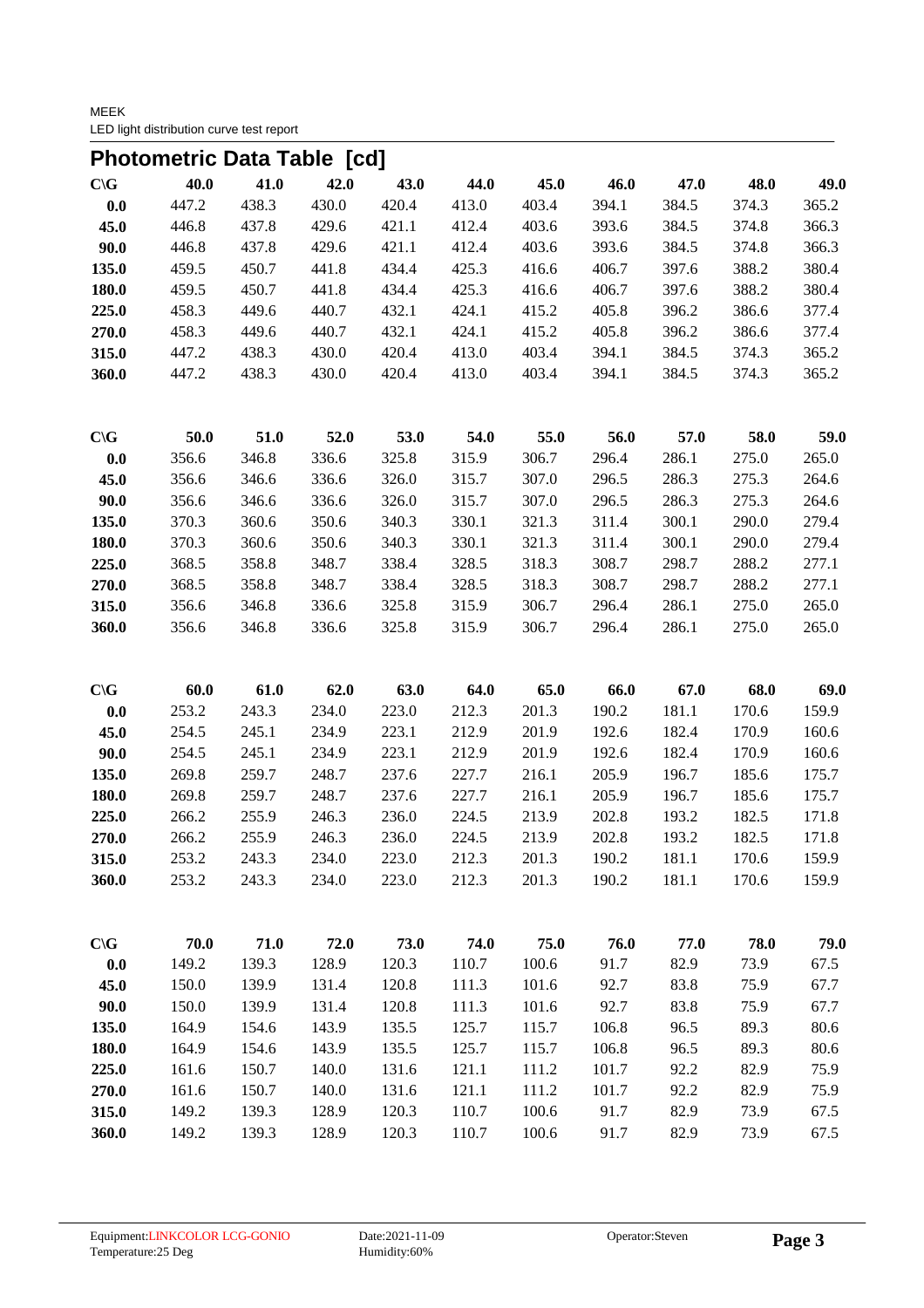MEEK LED light distribution curve test report

|                 | <b>Photometric Data Table [cd]</b> |      |      |      |      |      |      |      |      |      |  |  |  |  |
|-----------------|------------------------------------|------|------|------|------|------|------|------|------|------|--|--|--|--|
| $C \setminus G$ | 80.0                               | 81.0 | 82.0 | 83.0 | 84.0 | 85.0 | 86.0 | 87.0 | 88.0 | 89.0 |  |  |  |  |
| 0.0             | 58.9                               | 52.8 | 45.3 | 39.1 | 34.2 | 28.4 | 23.9 | 18.7 | 15.9 | 11.5 |  |  |  |  |
| 45.0            | 59.9                               | 52.2 | 45.7 | 39.6 | 33.6 | 27.4 | 22.5 | 17.1 | 12.8 | 9.5  |  |  |  |  |
| 90.0            | 59.9                               | 52.2 | 45.7 | 39.6 | 33.6 | 27.4 | 22.5 | 17.1 | 12.8 | 9.5  |  |  |  |  |
| 135.0           | 71.6                               | 64.2 | 56.4 | 49.4 | 43.0 | 37.2 | 32.3 | 26.4 | 22.3 | 17.1 |  |  |  |  |
| <b>180.0</b>    | 71.6                               | 64.2 | 56.4 | 49.4 | 43.0 | 37.2 | 32.3 | 26.4 | 22.3 | 17.1 |  |  |  |  |
| 225.0           | 66.9                               | 59.5 | 51.6 | 45.0 | 39.3 | 33.1 | 27.8 | 21.6 | 17.1 | 12.8 |  |  |  |  |
| 270.0           | 66.9                               | 59.5 | 51.6 | 45.0 | 39.3 | 33.1 | 27.8 | 21.6 | 17.1 | 12.8 |  |  |  |  |
| 315.0           | 58.9                               | 52.8 | 45.3 | 39.1 | 34.2 | 28.4 | 23.9 | 18.7 | 15.9 | 11.5 |  |  |  |  |
| <b>360.0</b>    | 58.9                               | 52.8 | 45.3 | 39.1 | 34.2 | 28.4 | 23.9 | 18.7 | 15.9 | 11.5 |  |  |  |  |

| $C \setminus G$ | 90.0 |
|-----------------|------|
| 0.0             | 10.4 |
| 45.0            | 5.9  |
| 90.0            | 5.9  |
| 135.0           | 13.6 |
| 180.0           | 13.6 |
| 225.0           | 11.5 |
| 270.0           | 11.5 |
| 315.0           | 10.4 |
| 360.0           | 10.4 |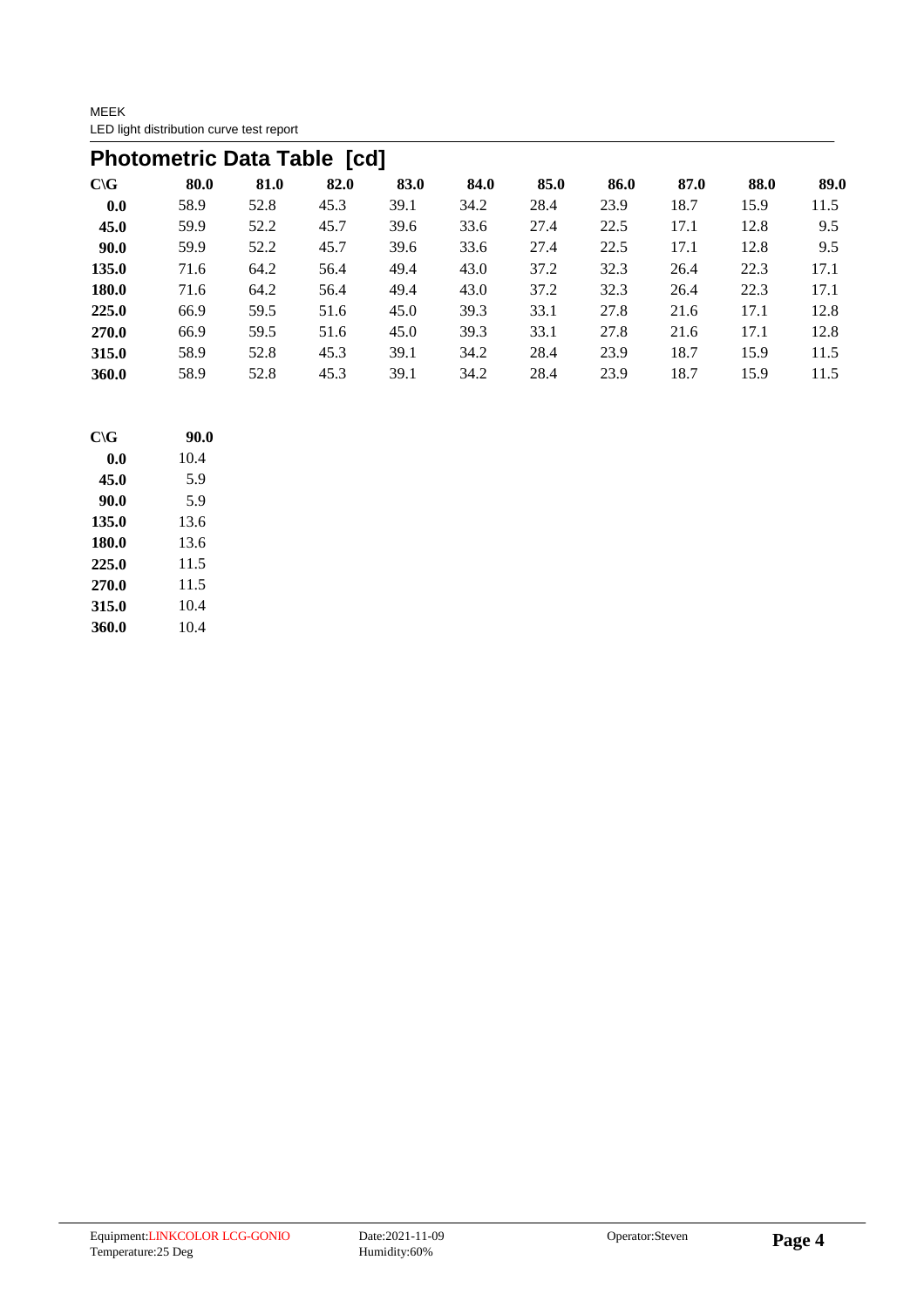Zonal Flux Distribution

| Gamma                    | Imean  | <b>Sum Flux</b><br><b>Zonal Flux</b> |        | <b>Zonal Flux</b> | <b>Sum Flux</b> |  |
|--------------------------|--------|--------------------------------------|--------|-------------------|-----------------|--|
| $\mathfrak{l}^{\circ}$ ] | [cd]   | [lm]                                 | [Im]   | [%]               | [%]             |  |
| $\pmb{0}$                | 633.95 | 0.00                                 | 0.00   | 0.00              | 0.00            |  |
| 1                        | 634.21 | 0.61                                 | 0.61   | 0.03              | 0.03            |  |
| $\overline{\mathbf{2}}$  | 633.28 | 1.82                                 | 2.43   | 0.10              | 0.14            |  |
| 3                        | 632.88 | 3.03                                 | 5.45   | 0.17              | 0.31            |  |
| 4                        | 632.24 | 4.23                                 | 9.69   | 0.24              | 0.55            |  |
| $5\phantom{.0}$          | 630.88 | 5.43                                 | 15.12  | 0.31              | 0.86            |  |
| $6\phantom{a}$           | 629.78 | 6.63                                 | 21.75  | 0.38              | 1.24            |  |
| 7                        | 627.71 | 7.81                                 | 29.55  | 0.45              | 1.69            |  |
| 8                        | 626.29 | 8.97                                 | 38.53  | 0.51              | 2.20            |  |
| 9                        | 624.13 | 10.13                                | 48.66  | 0.58              | 2.78            |  |
| 10                       | 621.85 | 11.28                                | 59.94  | 0.64              | 3.43            |  |
| 11                       | 619.13 | 12.40                                | 72.34  | 0.71              | 4.13            |  |
| 12                       | 616.29 | 13.50                                | 85.84  | 0.77              | 4.91            |  |
| 13                       | 613.37 | 14.59                                | 100.44 | 0.83              | 5.74            |  |
| 14                       | 610.33 | 15.66                                | 116.10 | 0.90              | 6.64            |  |
| 15                       | 606.45 | 16.70                                | 132.80 | 0.95              | 7.59            |  |
| 16                       | 603.00 | 17.72                                | 150.53 | 1.01              | 8.60            |  |
| 17                       | 599.03 | 18.72                                | 169.24 | 1.07              | 9.67            |  |
| 18                       | 594.50 | 19.68                                | 188.92 | 1.12              | 10.80           |  |
| 19                       | 590.38 | 20.61                                | 209.54 | 1.18              | 11.98           |  |
| 20                       | 585.86 | 21.53                                | 231.07 | 1.23              | 13.21           |  |
| 21                       | 581.25 | 22.41                                | 253.48 | 1.28              | 14.49           |  |
| 22                       | 576.33 | 23.26                                | 276.74 | 1.33              | 15.82           |  |
| 23                       | 570.60 | 24.07                                | 300.80 | 1.38              | 17.19           |  |
| 24                       | 565.25 | 24.83                                | 325.64 | 1.42              | 18.61           |  |
| 25                       | 559.42 | 25.57                                | 351.21 | 1.46              | 20.08           |  |
| 26                       | 553.58 | 26.27                                | 377.48 | 1.50              | 21.58           |  |
| 27                       | 548.28 | 26.96                                | 404.44 | 1.54              | 23.12           |  |
| 28                       | 541.72 | 27.60                                | 432.04 | 1.58              | 24.70           |  |
| 29                       | 534.96 | 28.17                                | 460.21 | 1.61              | 26.31           |  |
| 30                       | 528.07 | 28.70                                | 488.91 | 1.64              | 27.95           |  |
| 31                       | 521.36 | 29.20                                | 518.11 | 1.67              | 29.62           |  |
| 32                       | 514.54 | 29.68                                | 547.79 | 1.70              | 31.31           |  |
| 33                       | 507.93 | 30.12                                | 577.91 | 1.72              | 33.03           |  |
| 34                       | 500.41 | 30.52                                | 608.43 | 1.74              | 34.78           |  |
| 35                       | 492.53 | 30.84                                | 639.26 | 1.76              | 36.54           |  |
| 36                       | 484.60 | 31.11                                | 670.37 | 1.78              | 38.32           |  |
| 37                       | 477.24 | 31.37                                | 701.74 | 1.79              | 40.11           |  |
| 38                       | 469.32 | 31.59                                | 733.34 | 1.81              | 41.92           |  |
| 39                       | 461.10 | 31.76                                | 765.10 | 1.82              | 43.73           |  |
| 40                       | 452.92 | 31.88                                | 796.98 | 1.82              | 45.56           |  |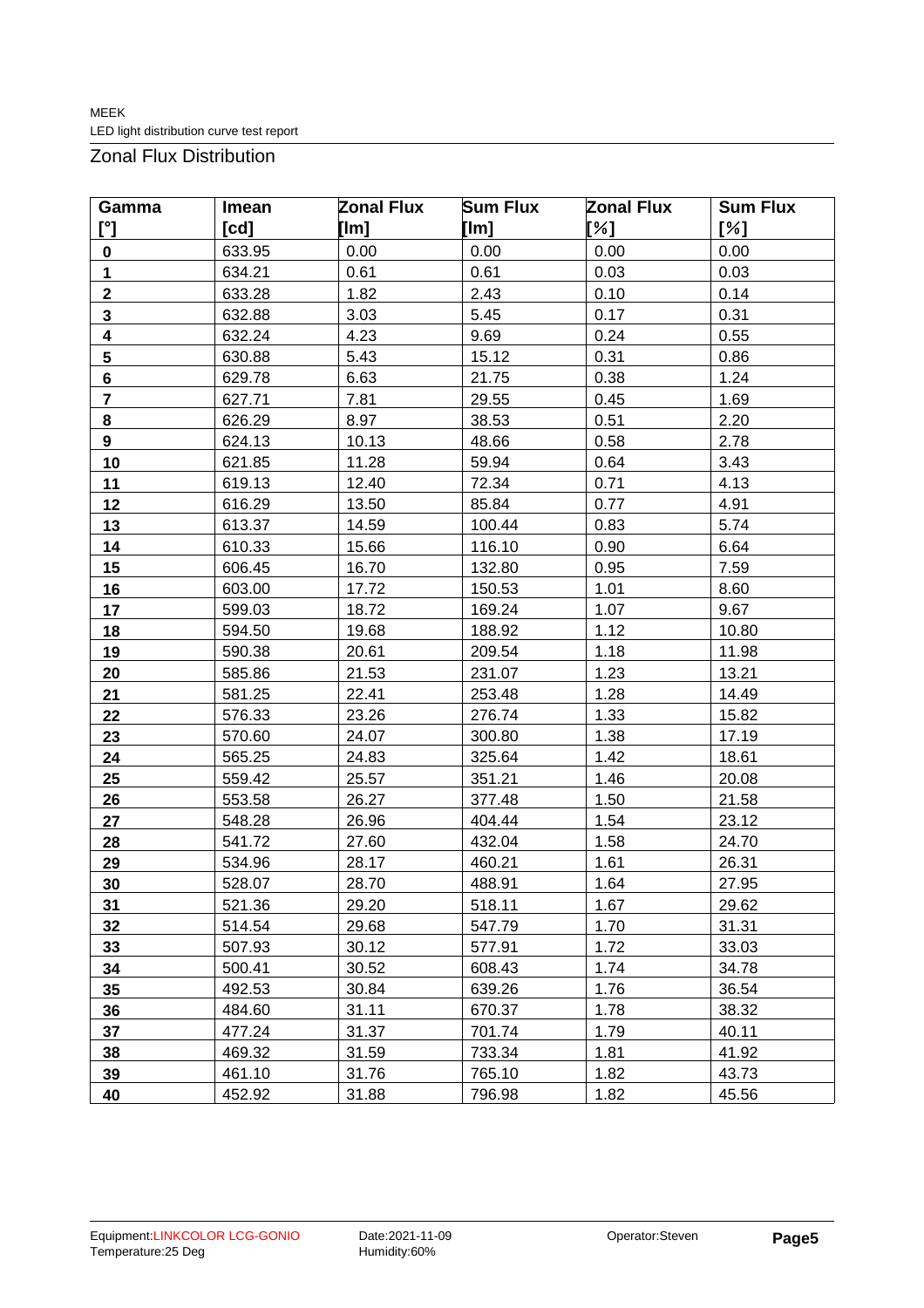Zonal Flux Distribution

| Gamma          | Imean  | <b>Zonal Flux</b> | <b>Sum Flux</b> | <b>Zonal Flux</b> | <b>Sum Flux</b> |
|----------------|--------|-------------------|-----------------|-------------------|-----------------|
| $\mathfrak{r}$ | [cd]   | [lm]              | [Im]            | [%]               | [%]             |
| 41             | 444.11 | 31.94             | 828.92          | 1.83              | 47.38           |
| 42             | 435.54 | 31.96             | 860.88          | 1.83              | 49.21           |
| 43             | 427.01 | 31.95             | 892.83          | 1.83              | 51.04           |
| 44             | 418.68 | 31.92             | 924.75          | 1.82              | 52.86           |
| 45             | 409.70 | 31.84             | 956.58          | 1.82              | 54.68           |
| 46             | 400.07 | 31.67             | 988.25          | 1.81              | 56.49           |
| 47             | 390.72 | 31.45             | 1019.70         | 1.80              | 58.29           |
| 48             | 380.98 | 31.20             | 1050.90         | 1.78              | 60.07           |
| 49             | 372.34 | 30.94             | 1081.83         | 1.77              | 61.84           |
| 50             | 363.02 | 30.66             | 1112.49         | 1.75              | 63.59           |
| 51             | 353.19 | 30.30             | 1142.80         | 1.73              | 65.32           |
| 52             | 343.11 | 29.88             | 1172.68         | 1.71              | 67.03           |
| 53             | 332.63 | 29.39             | 1202.07         | 1.68              | 68.71           |
| 54             | 322.57 | 28.88             | 1230.95         | 1.65              | 70.36           |
| 55             | 313.33 | 28.39             | 1259.33         | 1.62              | 71.99           |
| 56             | 303.25 | 27.86             | 1287.19         | 1.59              | 73.58           |
| 57             | 292.80 | 27.25             | 1314.45         | 1.56              | 75.14           |
| 58             | 282.13 | 26.59             | 1341.03         | 1.52              | 76.66           |
| 59             | 271.54 | 25.88             | 1366.92         | 1.48              | 78.14           |
| 60             | 260.92 | 25.15             | 1392.07         | 1.44              | 79.57           |
| 61             | 251.01 | 24.43             | 1416.50         | 1.40              | 80.97           |
| 62             | 240.97 | 23.71             | 1440.21         | 1.36              | 82.32           |
| 63             | 229.92 | 22.90             | 1463.11         | 1.31              | 83.63           |
| 64             | 219.33 | 22.04             | 1485.16         | 1.26              | 84.89           |
| 65             | 208.30 | 21.16             | 1506.32         | 1.21              | 86.10           |
| 66             | 197.86 | 20.26             | 1526.58         | 1.16              | 87.26           |
| 67             | 188.32 | 19.42             | 1546.00         | 1.11              | 88.37           |
| 68             | 177.38 | 18.53             | 1564.53         | 1.06              | 89.43           |
| 69             | 166.98 | 17.57             | 1582.10         | 1.00              | 90.44           |
| 70             | 156.43 | 16.61             | 1598.71         | 0.95              | 91.38           |
| 71             | 146.15 | 15.64             | 1614.34         | 0.89              | 92.28           |
| 72             | 136.06 | 14.67             | 1629.02         | 0.84              | 93.12           |
| 73             | 127.04 | 13.76             | 1642.78         | 0.79              | 93.90           |
| 74             | 117.21 | 12.84             | 1655.62         | 0.73              | 94.64           |
| 75             | 107.26 | 11.86             | 1667.48         | 0.68              | 95.32           |
| 76             | 98.24  | 10.91             | 1678.39         | 0.62              | 95.94           |
| 77             | 88.85  | 9.98              | 1688.36         | 0.57              | 96.51           |
| 78             | 80.48  | 9.06              | 1697.43         | 0.52              | 97.03           |
| 79             | 72.94  | 8.24              | 1705.67         | 0.47              | 97.50           |
| 80             | 64.32  | 7.40              | 1713.07         | 0.42              | 97.92           |
| 81             | 57.17  | 6.57              | 1719.64         | 0.38              | 98.30           |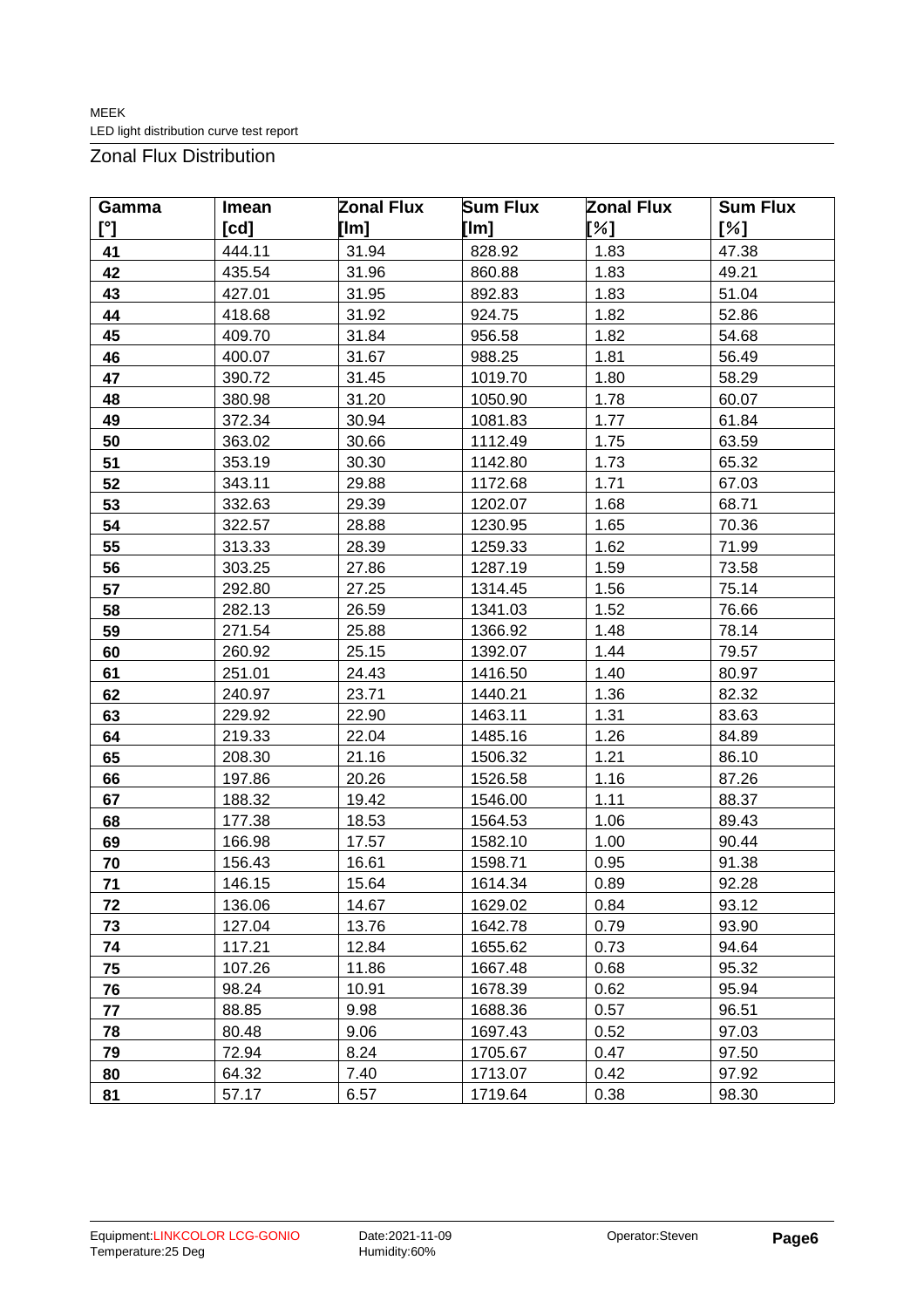Zonal Flux Distribution

| Gamma                | Imean | <b>Zonal Flux</b> | <b>Sum Flux</b> | <b>Zonal Flux</b> | <b>Sum Flux</b> |  |  |
|----------------------|-------|-------------------|-----------------|-------------------|-----------------|--|--|
| $\mathbb{I}^{\circ}$ | [cd]  | [lm]              | [lm]            | [%]               | [%]             |  |  |
| 82                   | 49.74 | 5.80              | 1725.44         | 0.33              | 98.63           |  |  |
| 83                   | 43.26 | 5.06              | 1730.49         | 0.29              | 98.92           |  |  |
| 84                   | 37.54 | 4.40              | 1734.89         | 0.25              | 99.17           |  |  |
| 85                   | 31.53 | 3.77              | 1738.66         | 0.22              | 99.39           |  |  |
| 86                   | 26.62 | 3.18              | 1741.84         | 0.18              | 99.57           |  |  |
| 87                   | 20.95 | 2.60              | 1744.45         | 0.15              | 99.72           |  |  |
| 88                   | 17.02 | 2.08              | 1746.53         | 0.12              | 99.83           |  |  |
| 89                   | 12.70 | 1.63              | 1748.16         | 0.09              | 99.93           |  |  |
| 90                   | 10.35 | 1.26              | 1749.42         | 0.07              | 100.00          |  |  |
|                      |       |                   |                 |                   |                 |  |  |
|                      |       |                   |                 |                   |                 |  |  |
|                      |       |                   |                 |                   |                 |  |  |
|                      |       |                   |                 |                   |                 |  |  |
|                      |       |                   |                 |                   |                 |  |  |
|                      |       |                   |                 |                   |                 |  |  |
|                      |       |                   |                 |                   |                 |  |  |
|                      |       |                   |                 |                   |                 |  |  |
|                      |       |                   |                 |                   |                 |  |  |
|                      |       |                   |                 |                   |                 |  |  |
|                      |       |                   |                 |                   |                 |  |  |
|                      |       |                   |                 |                   |                 |  |  |
|                      |       |                   |                 |                   |                 |  |  |
|                      |       |                   |                 |                   |                 |  |  |
|                      |       |                   |                 |                   |                 |  |  |
|                      |       |                   |                 |                   |                 |  |  |
|                      |       |                   |                 |                   |                 |  |  |
|                      |       |                   |                 |                   |                 |  |  |
|                      |       |                   |                 |                   |                 |  |  |
|                      |       |                   |                 |                   |                 |  |  |
|                      |       |                   |                 |                   |                 |  |  |
|                      |       |                   |                 |                   |                 |  |  |
|                      |       |                   |                 |                   |                 |  |  |
|                      |       |                   |                 |                   |                 |  |  |
|                      |       |                   |                 |                   |                 |  |  |
|                      |       |                   |                 |                   |                 |  |  |
|                      |       |                   |                 |                   |                 |  |  |
|                      |       |                   |                 |                   |                 |  |  |
|                      |       |                   |                 |                   |                 |  |  |
|                      |       |                   |                 |                   |                 |  |  |
|                      |       |                   |                 |                   |                 |  |  |
|                      |       |                   |                 |                   |                 |  |  |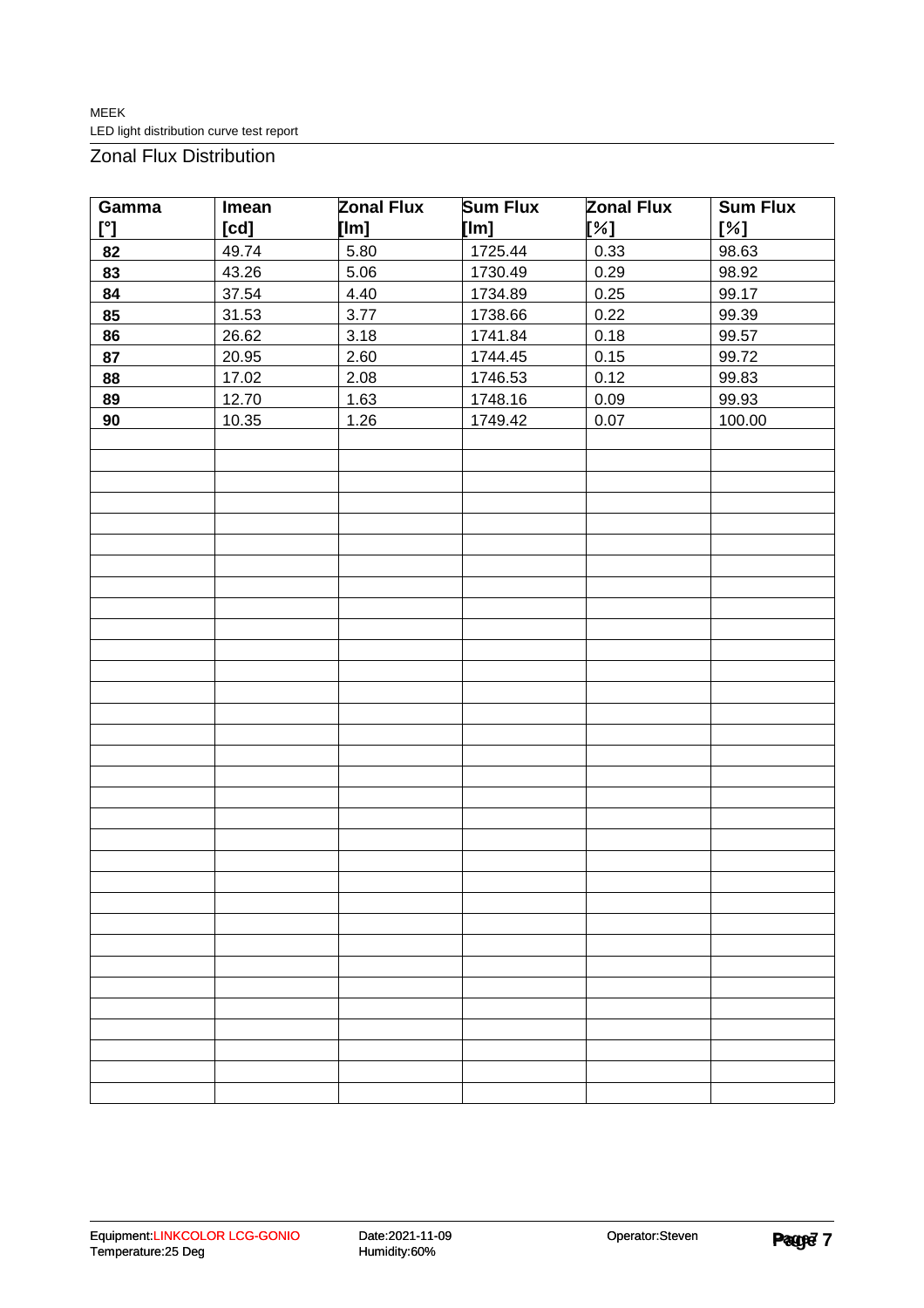

**63.5402 cd 127.0804 cd 190.6206 cd 254.1608 cd 317.701 cd 381.2412 cd 444.7814 cd 508.3216 cd 571.8618 cd 635.402 cd**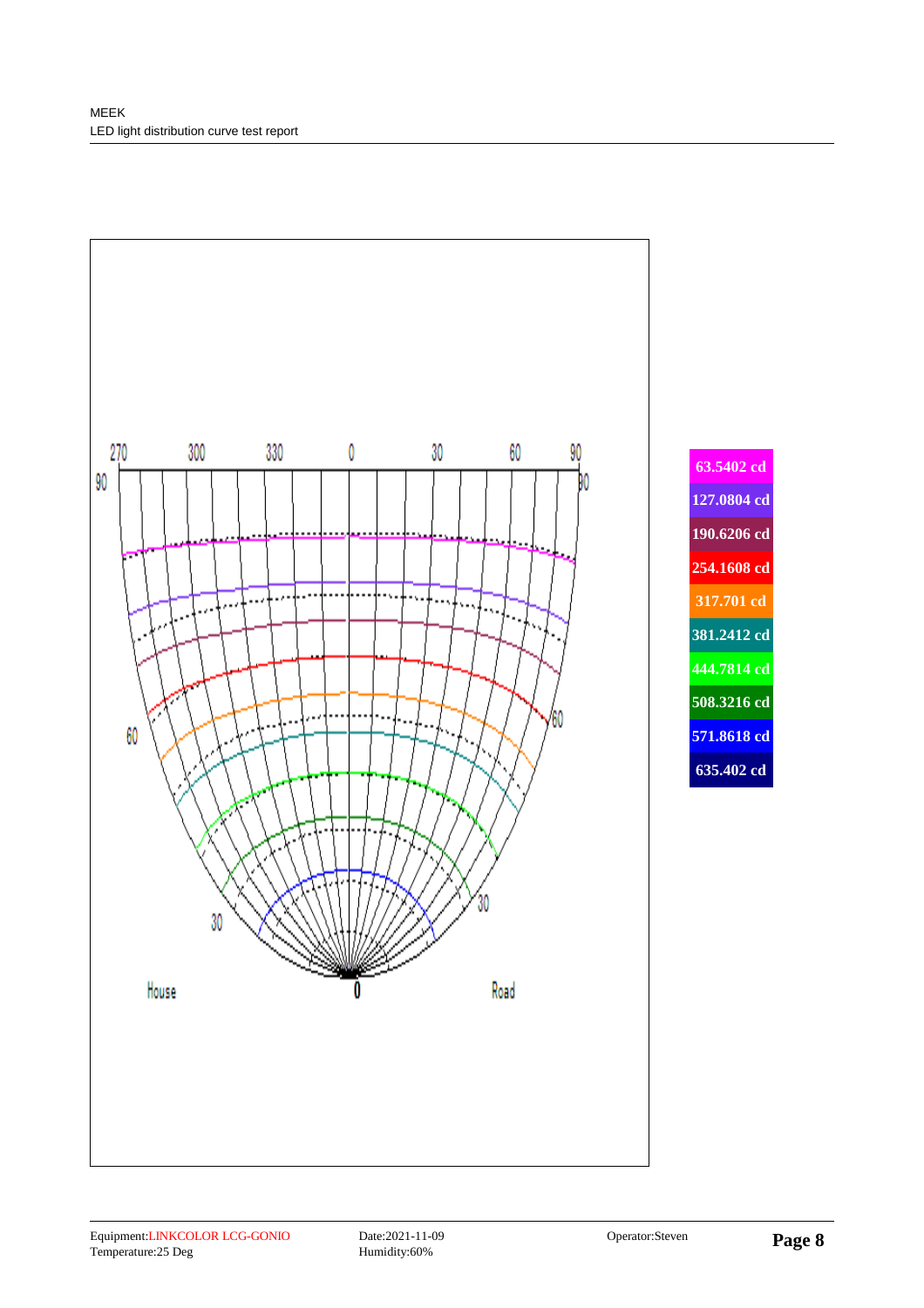

## Light Distribution Curve [Unit: cd]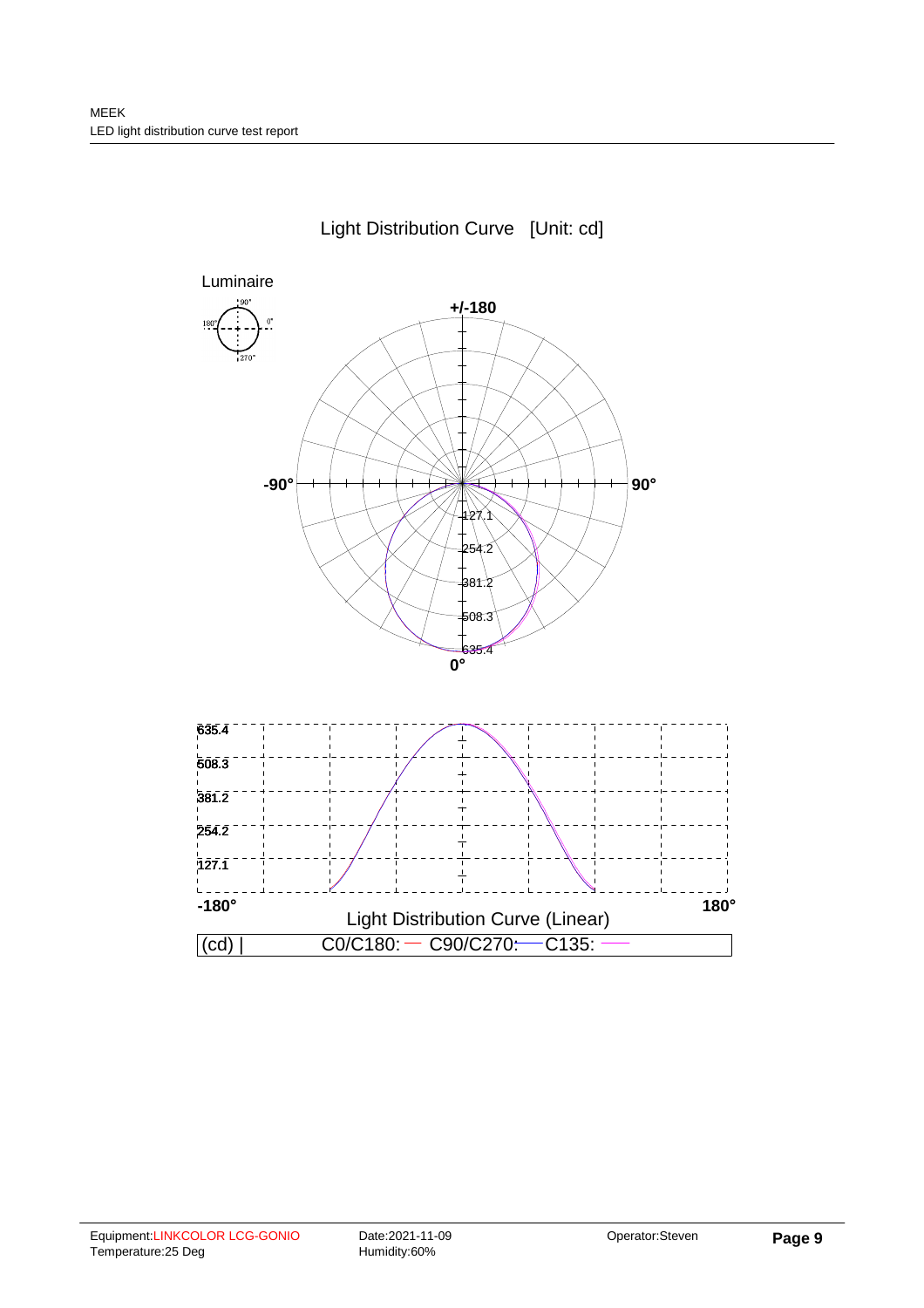# **Max Plane Light Distribution Curve [Unit: cd]**



| C.U          |                                          |  |  |  |  |  |  |  |  |  |
|--------------|------------------------------------------|--|--|--|--|--|--|--|--|--|
| $-180^\circ$ | <b>Light Distribution Curve (Linear)</b> |  |  |  |  |  |  |  |  |  |
| 127.1        |                                          |  |  |  |  |  |  |  |  |  |
| 254.2        |                                          |  |  |  |  |  |  |  |  |  |
| 381.2        |                                          |  |  |  |  |  |  |  |  |  |
| 608.3        |                                          |  |  |  |  |  |  |  |  |  |
| 635.4        |                                          |  |  |  |  |  |  |  |  |  |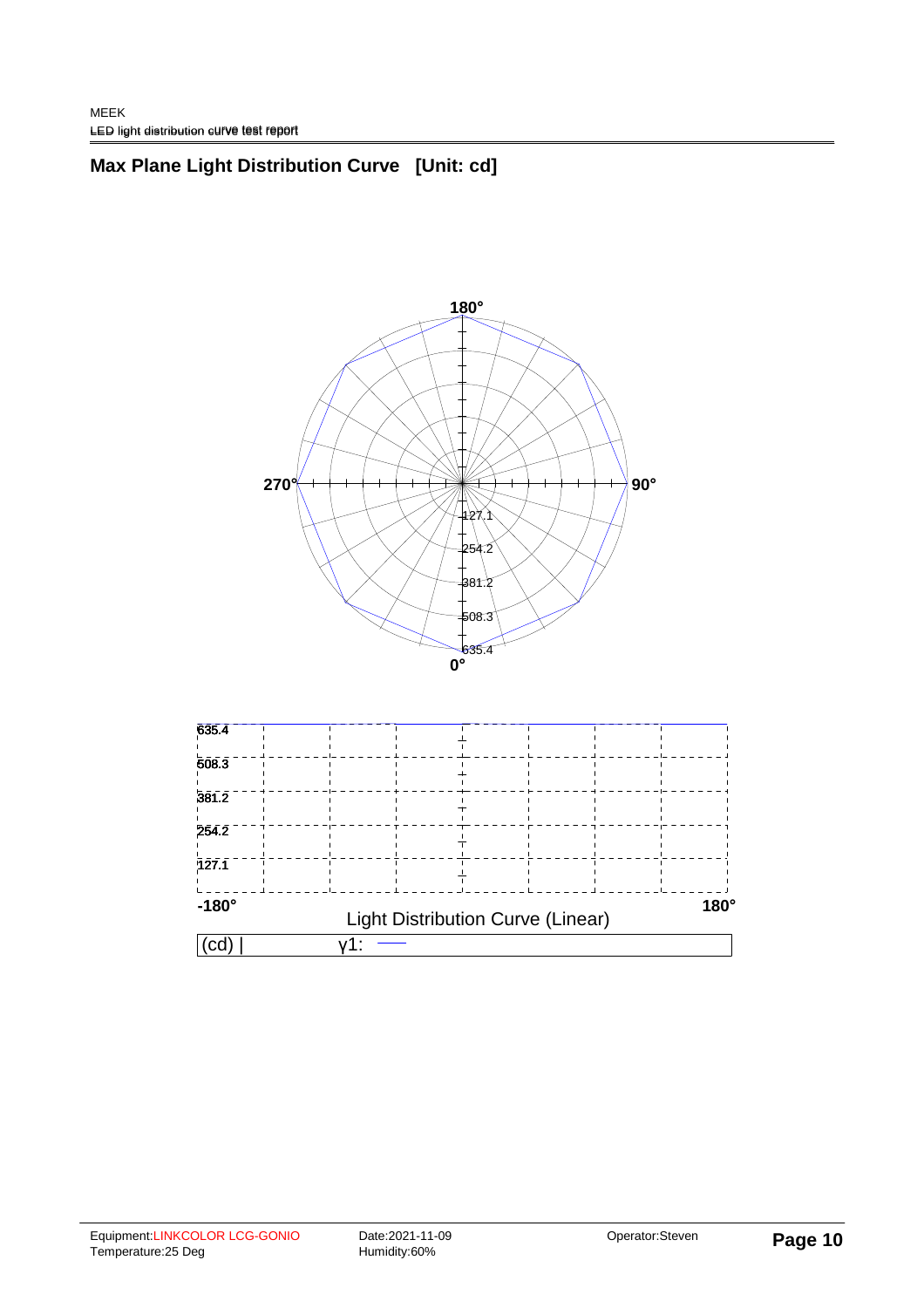# 等光强曲线 **V-H [cd]**



测试设备:LINKCOLOR LCG-GONIO 测试日期:2021-11-09 测试人员:Steven

……<br>环境湿度:60%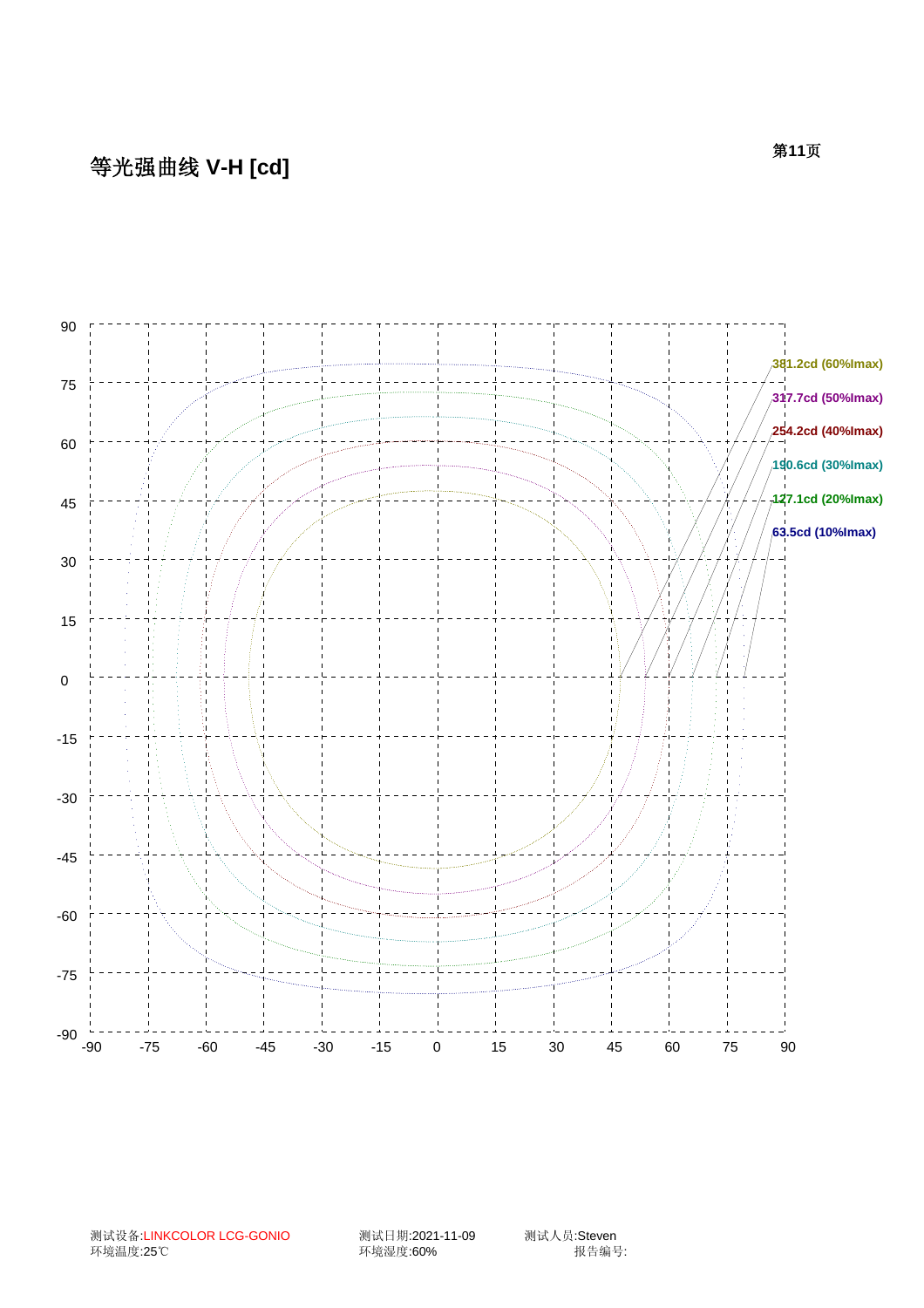



Height: 1 m Max Illuminance : 635.4lx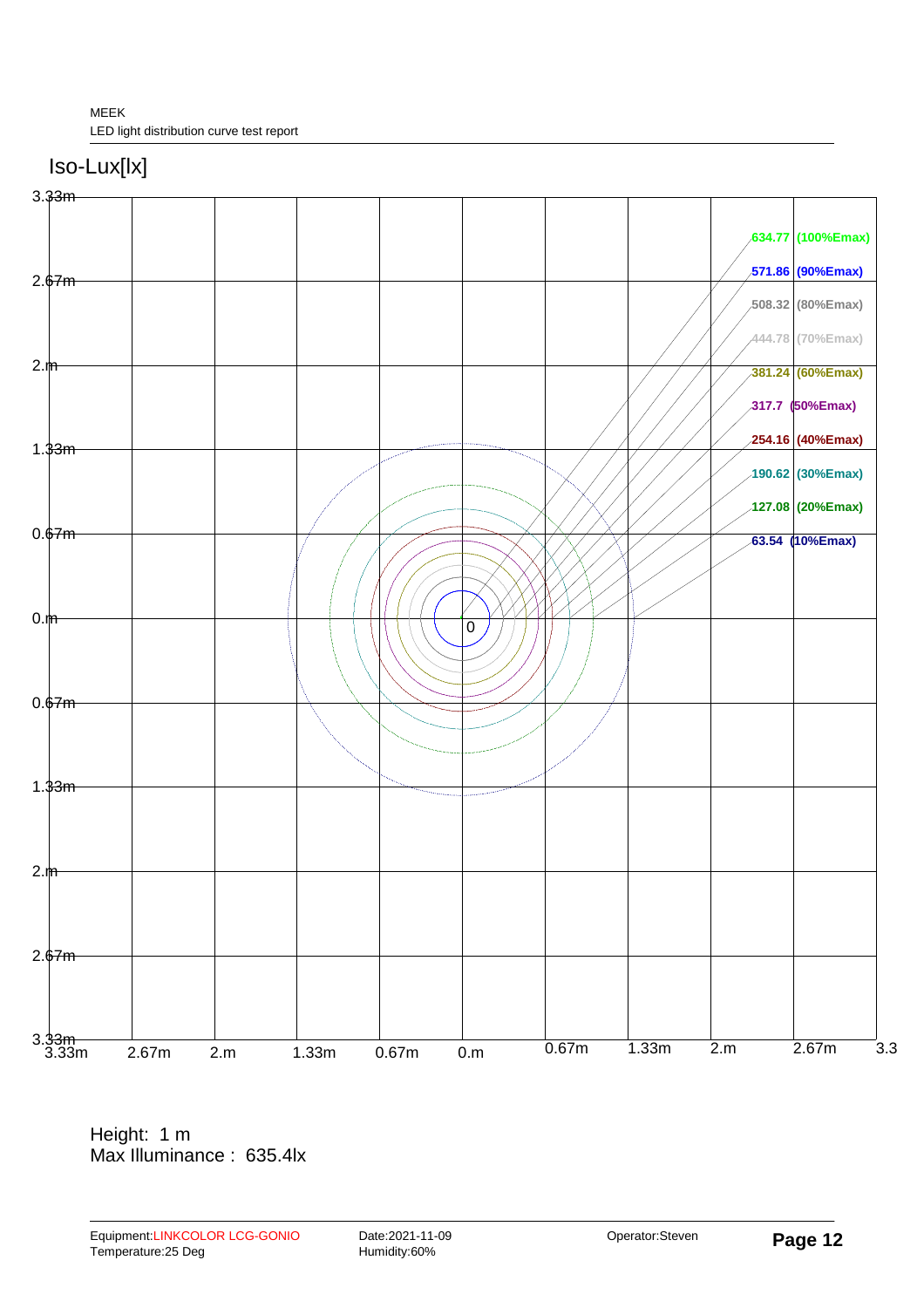Luminance Limitting Curve

Diameter: 380mm Length: mm Width: 380mm Height: 100mm

### (cd/m2)

|                        | $45^{\circ}$ | $50^\circ$ | $55^{\circ}$ | $60^{\circ}$   | $65^\circ$ | $70^{\circ}$   | $75^\circ$ | $80^{\circ}$ | $85^{\circ}$ |
|------------------------|--------------|------------|--------------|----------------|------------|----------------|------------|--------------|--------------|
| C <sub>0</sub>         | 5033         | 4893       | 4721         | 4489           | 4214       | 3869           | 3461       | 3040         |              |
| $\mid$ C <sub>90</sub> | 5030         | 4893       |              | 4716 4465 4200 |            | 3848 3426 2993 |            |              | 2871         |

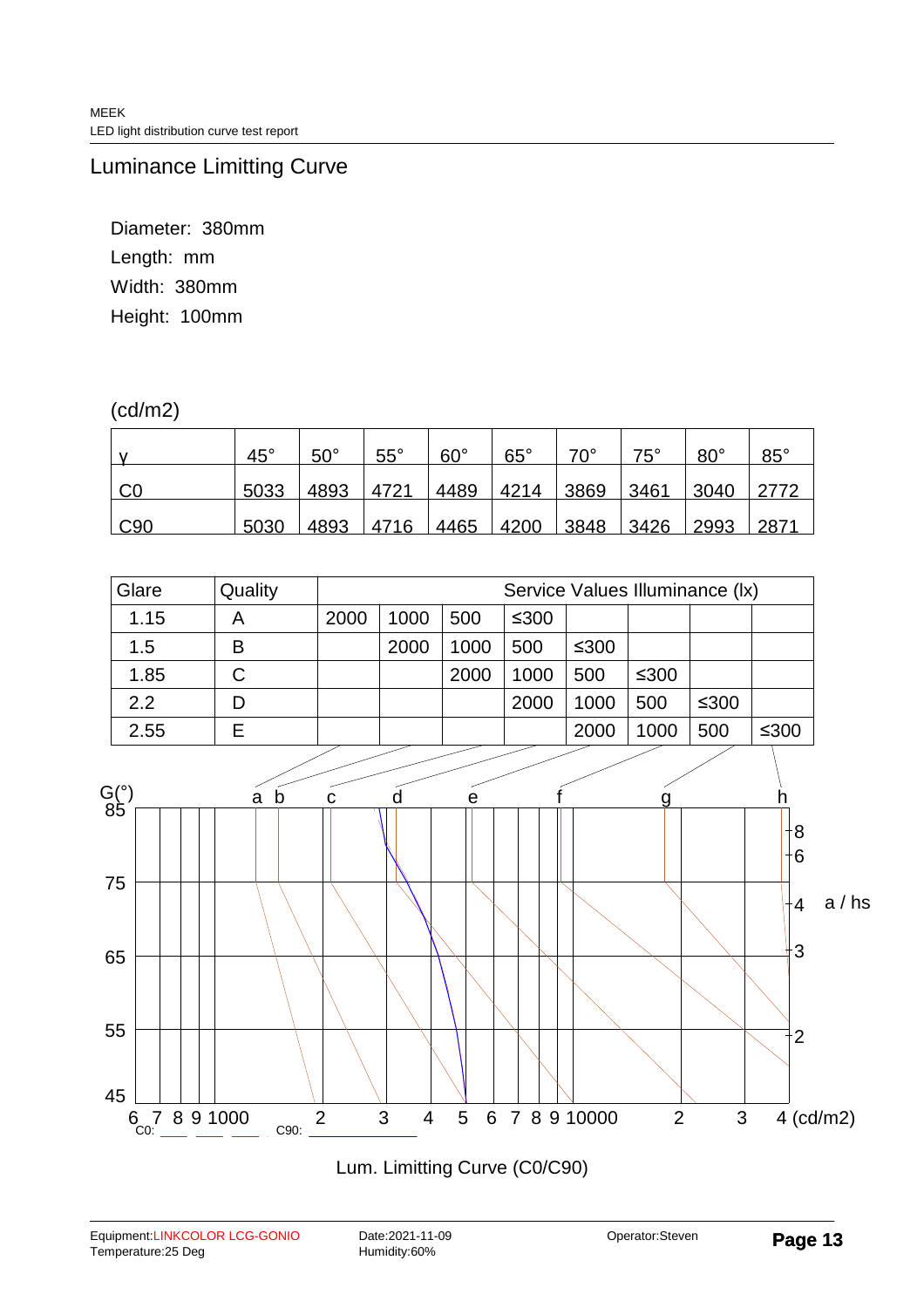#### Lux-Distance Curve



Beam Angle:109.20°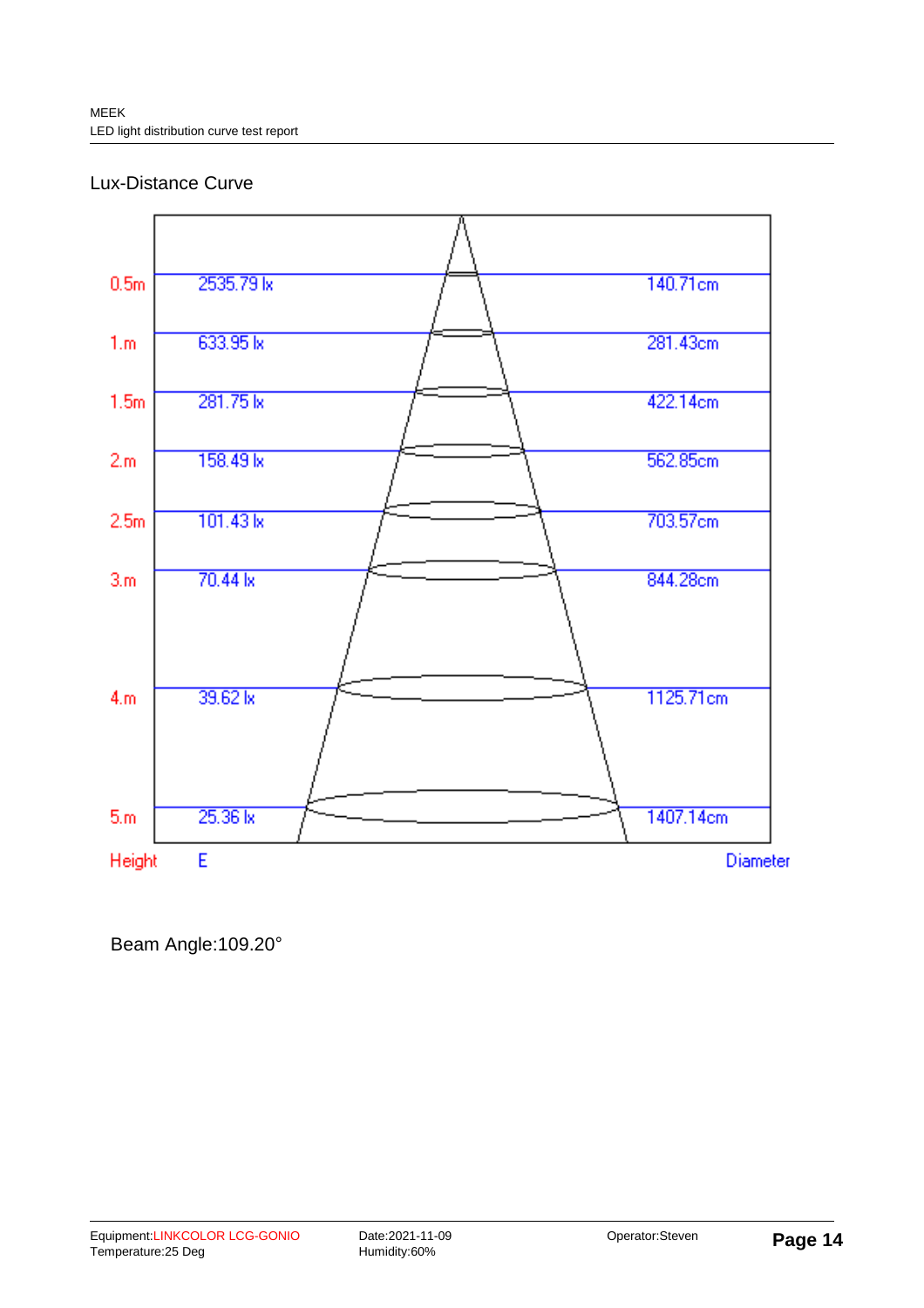### Utilization Coefficient Table

| <b>RHOCC</b>   | 80   |                                         |      |      | 70   |      |      | 50   |      |      | 30               |      |      | 10   |      | $\mathbf 0$ |
|----------------|------|-----------------------------------------|------|------|------|------|------|------|------|------|------------------|------|------|------|------|-------------|
| <b>RHOW</b>    | 50   | 30                                      | 10   | 50   | 30   | 10   | 50   | 30   | 10   | 50   | 30               | 10   | 50   | 30   | 10   | $\mathbf 0$ |
| <b>RCR</b>     |      | COEFFCIENTS OF UTILIZATION FOR RHOFC=20 |      |      |      |      |      |      |      |      |                  |      |      |      |      |             |
| 0              | 1.19 | 1.19                                    | 1.19 | 1.16 | 1.16 | 1.16 | 1.11 | 1.11 | 1.11 | 1.06 | 1.06             | 1.06 | 1.02 | 1.02 | 1.02 | 1.00        |
| 1              | 1.04 | 1.03                                    | 1.01 | 1.03 | 1.01 | 0.99 | 0.99 | 0.97 | 0.95 | 0.95 | 0.92             | 0.90 | 0.88 | 0.86 | 0.84 | 0.79        |
| $\overline{2}$ | 0.89 | 0.86                                    | 0.84 | 0.88 | 0.85 | 0.83 | 0.86 | 0.82 | 0.79 | 0.83 | 0.79             | 0.75 | 0.78 | 0.74 | 0.70 | 0.66        |
| 3              | 0.76 | 0.73                                    | 0.71 | 0.76 | 0.72 | 0.70 | 0.75 | 0.70 | 0.67 | 0.73 | 0.68             | 0.64 | 0.69 | 0.64 | 0.60 | 0.55        |
| 4              | 0.66 | 0.63                                    | 0.61 | 0.66 | 0.62 | 0.60 | 0.66 | 0.61 | 0.57 |      | 0.64   0.59      | 0.54 | 0.62 | 0.56 | 0.51 | 0.47        |
| 5              | 0.57 | 0.54                                    | 0.53 | 0.58 | 0.54 | 0.52 | 0.58 | 0.53 | 0.50 |      | 0.58   0.52      | 0.47 | 0.56 | 0.50 | 0.45 | 0.41        |
| 6              | 0.51 | 0.48                                    | 0.46 | 0.51 | 0.48 | 0.45 | 0.52 | 0.47 | 0.43 |      | 0.52   0.46      | 0.41 | 0.51 | 0.45 | 0.39 | 0.36        |
| $\overline{7}$ | 0.45 | 0.42                                    | 0.41 | 0.46 | 0.42 | 0.40 | 0.47 | 0.42 | 0.38 | 0.47 | 0.41             | 0.37 | 0.47 | 0.40 | 0.35 | 0.32        |
| 8              | 0.40 | 0.38                                    | 0.36 | 0.41 | 0.38 | 0.36 | 0.43 | 0.38 | 0.34 |      | $0.43 \mid 0.37$ | 0.33 | 0.43 | 0.37 | 0.31 | 0.28        |
| 9              | 0.37 | 0.34                                    | 0.33 | 0.38 | 0.34 | 0.32 | 0.39 | 0.34 | 0.31 |      | 0.40   0.34      | 0.30 | 0.40 | 0.33 | 0.28 | 0.25        |
| 10             | 0.33 | 0.31                                    | 0.30 | 0.34 | 0.31 | 0.29 | 0.36 | 0.31 | 0.28 |      | 0.37 0.31        | 0.27 | 0.37 | 0.31 | 0.26 | 0.23        |